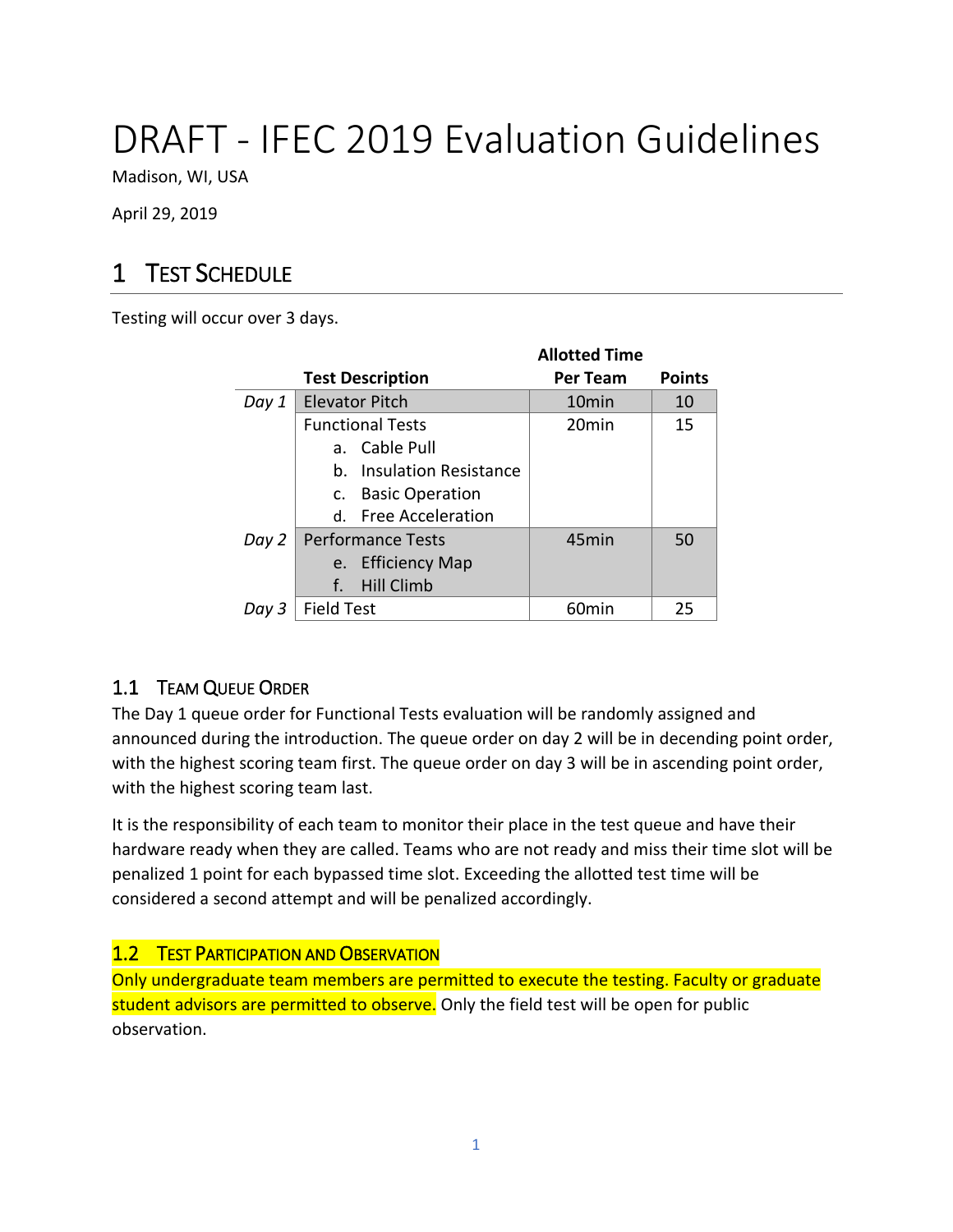# 2 POINT SYSTEM

|             |                          |                | Point     | 2 <sup>nd</sup> Attempt |
|-------------|--------------------------|----------------|-----------|-------------------------|
|             |                          | <b>Points</b>  | System    | <b>Penalty</b>          |
|             | Spec Sheet & Pitch       | 5              | Graded    | N/A                     |
|             | <b>Elevator Pitch</b>    | 5              | Graded    | N/A                     |
|             | a. Cable Pull            | $\overline{2}$ | Pass/Fail |                         |
| b.          | Insulation Resistance    | $\overline{2}$ | Pass/Fail | 1                       |
| c.          | <b>Basic Operation</b>   | $\overline{2}$ | Pass/Fail | $\mathbf{1}$            |
| $d_{\cdot}$ | <b>Free Acceleration</b> | 9              | Pass/Fail | $\overline{2}$          |
| e.          | <b>Efficiency Map</b>    | 25             | Ranked    | 5                       |
| f.          | <b>Hill Climb</b>        | 25             | Ranked    | 5                       |
| q.          | <b>Field Test</b>        | 25             | Ranked    | N/A                     |
|             | Total                    | 100            |           |                         |

Each test is assigned points based on the following table.

# 2.1 TEST ATTEMPTS

A second test attempt can be requested for any individual test (a. through f.) excluding the Field Test. Additional attempts will occur after all teams have completed their first attempts. Each additional attempt will be penalized according to the table above.

# 2.2 POINT DISTRIBUTION

Points will be assigned to results of each test as follows:

#### 2.2.1 Spec Sheet

Each team must create a 2-page spec sheet for their controller. The spec sheet must be no longer than 2 pages and include the following sections: Features, Specifications, Description, Electrical Rating, Connection Diagram and Mechanical Drawing. See example kbmg-212d\_dat [\(https://www.galco.com/techdoc/kb/kbmg-212d\\_dat.pdf\)](https://www.galco.com/techdoc/kb/kbmg-212d_dat.pdf)

| Grade | <b>Points</b>  |
|-------|----------------|
| A     | 5              |
| AВ    | 4              |
| B     | 3              |
| ВC    | $\overline{2}$ |
| C     | 1              |
| D     | ი              |

#### 2.2.2 Elevator Pitch

Each team must present a 5min "[elevator](https://www.mindtools.com/pages/article/elevator-pitch.htm) pitch" which will be judged based on the TBD rubric. No projector or other presentation equipment will be provided.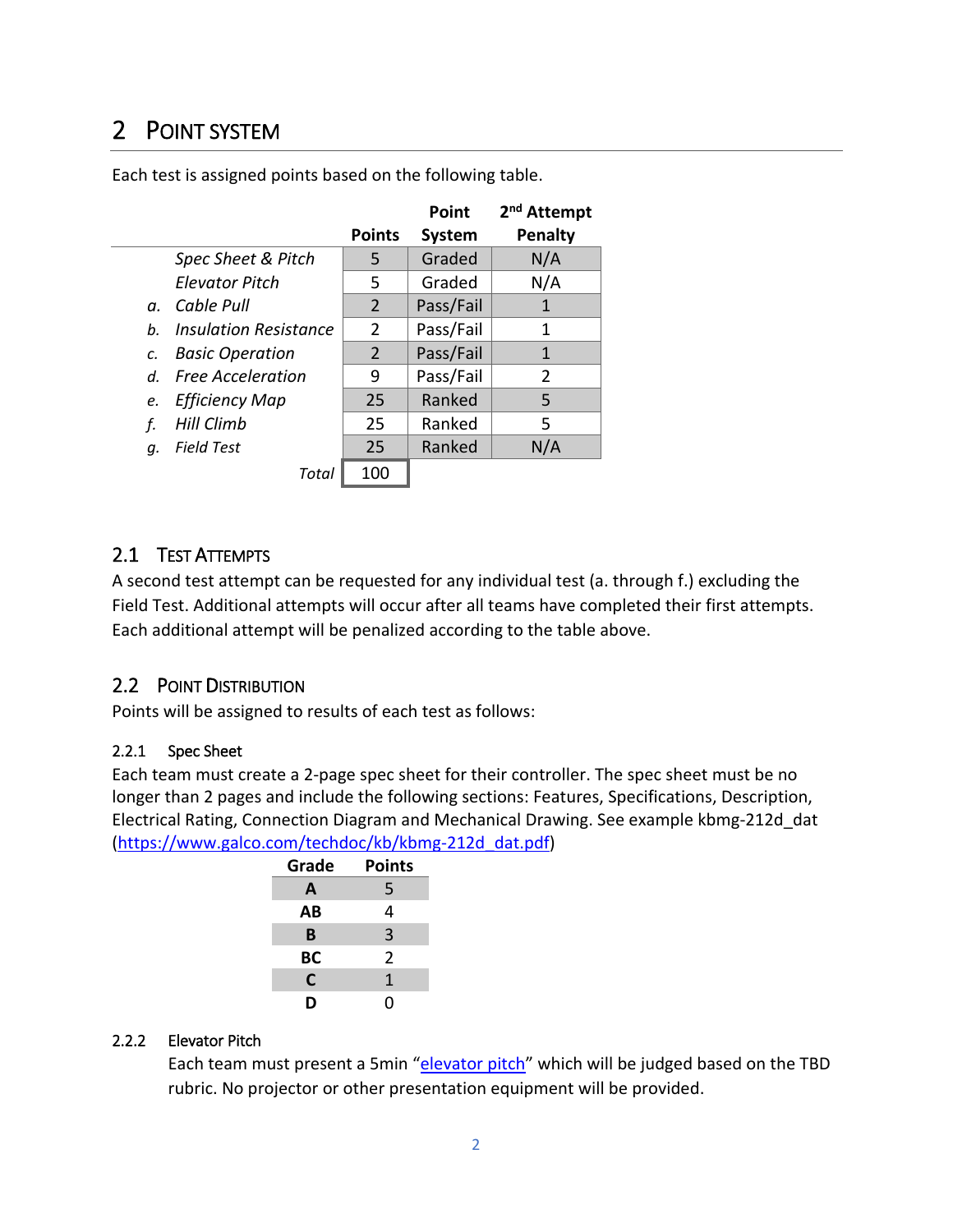| Grade | <b>Points</b>  |
|-------|----------------|
| A     | 5              |
| AВ    | 4              |
| в     | 3              |
| BC    | $\overline{2}$ |
| C     | 1              |
| D     | N              |

#### 2.2.3 a. Cable Pull

This test will be evaluated pass/fail.

#### 2.2.4 b. Insulation Resistance

This test will be evaluated pass/fail.

#### 2.2.5 c. Basic Operation

This test will be evaluated pass/fail.

#### 2.2.6 d. Free Acceleration

This test will be evaluated pass/fail. Must complete accel up to max speed and trigger overspeed fault. No other faults maybe triggered during this event.

#### 2.2.7 e. Efficiency Map

Performance will be ranked by the average electrical efficiency (controller input DC to DC rectified dyne output) measured at all 12 set points. Points will be assigned according to the following table:

|                  | Rank | <b>Points</b>  |
|------------------|------|----------------|
|                  | 1    | 25             |
|                  | 2    | 20             |
| <b>Most</b>      | 3    | 16             |
| <b>Efficient</b> | 4    | 14             |
| ↓                | 5    | 12             |
| Least            | 6    | 10             |
| <b>Efficient</b> | 7    | 8              |
|                  | 8    | 6              |
|                  | 9    | 4              |
|                  | 10   | $\overline{2}$ |